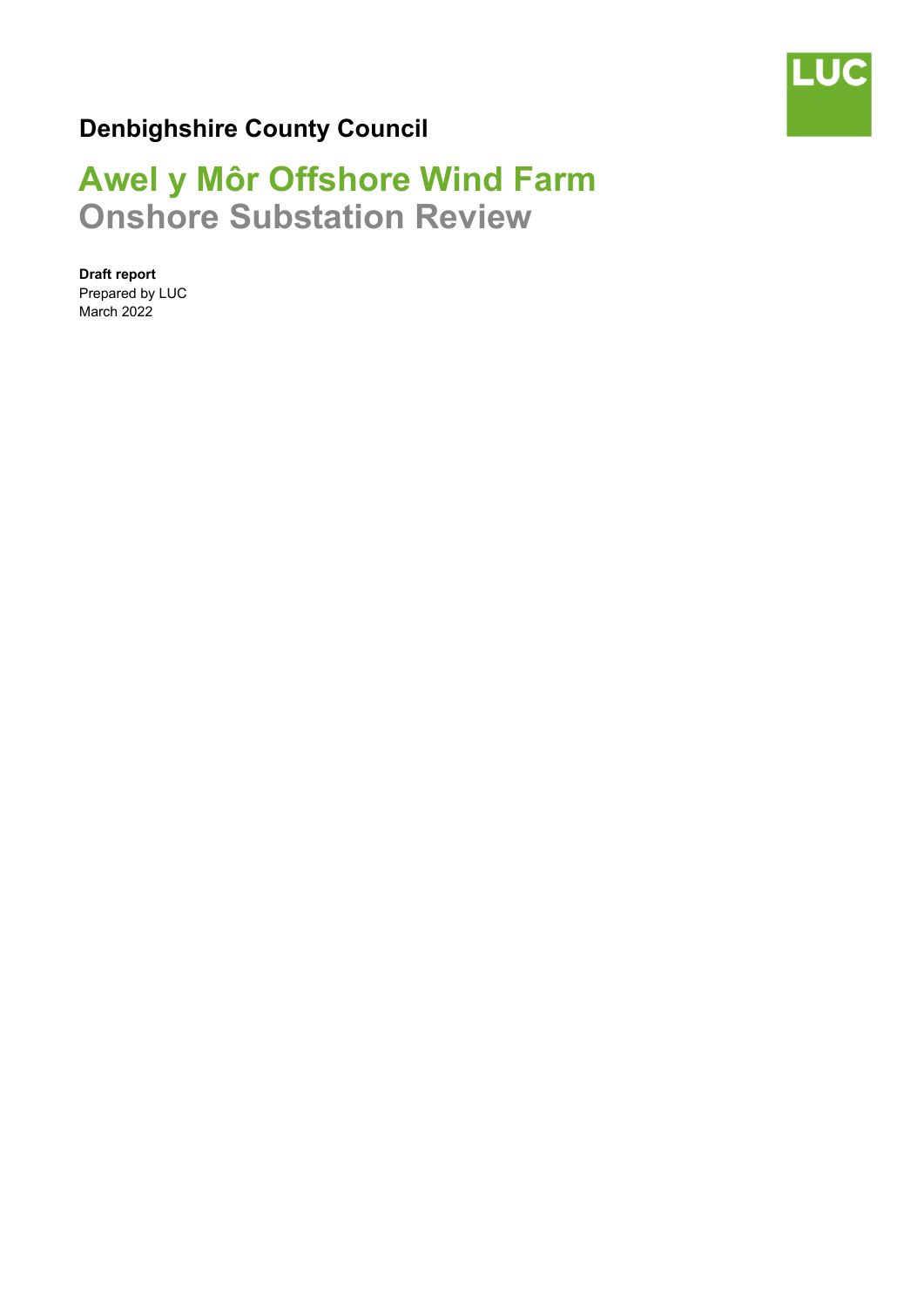

### **Denbighshire County Council**

### **Awel y Môr Offshore Wind Farm**

**Onshore Substation Review** 

**Project Number** 

11625

| <b>Version</b> | <b>Status</b>      | <b>Prepared</b> | <b>Checked</b> | <b>Approved</b> | <b>Date</b> |
|----------------|--------------------|-----------------|----------------|-----------------|-------------|
|                | First draft report | D Ferguson      | K Ahern        | K Ahern         | 03.03.2022  |

Bristol Edinburgh Glasgow London **Manchester** 

landuse.co.uk

Land Use Consultants Ltd Registered in England Registered number 2549296 Development Planning Registered office: 250 Waterloo Road London SE1 8RD

100% recycled paper

Landscape Design Strategic Planning & Assessment Urban Design & Masterplanning Environmental Impact Assessment Landscape Planning & Assessment Landscape Management Ecology Historic Environment GIS & Visualisation



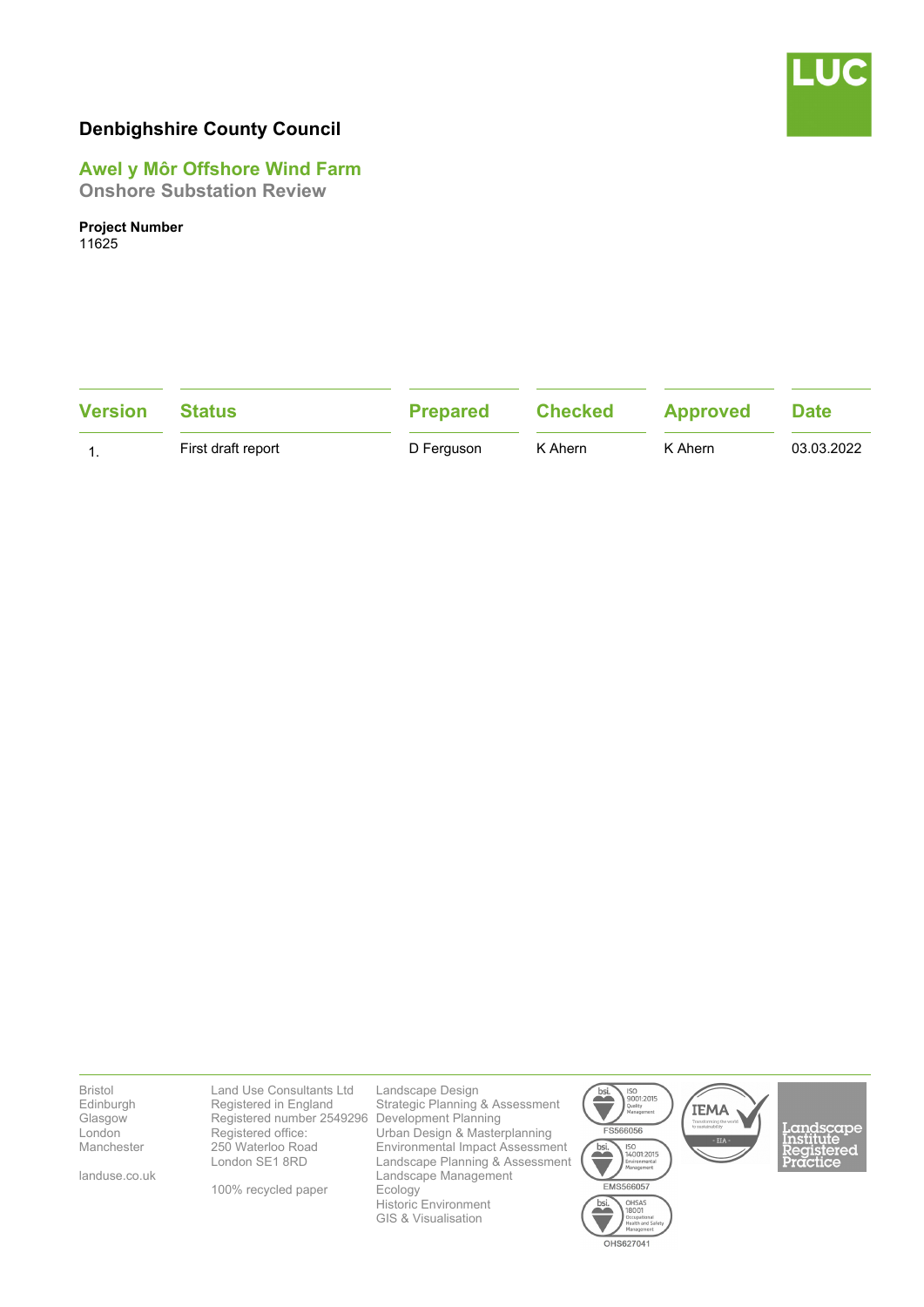#### **Contents**

Awel y Môr Offshore Wind Farm March 2022

## **Contents**

| <b>Chapter 1</b><br><b>Introduction</b>       | 2 |
|-----------------------------------------------|---|
| Purpose of the Review                         | 2 |
| Structure of the Review                       | 2 |
| Approach to the Review                        | 3 |
| The Proposed Development                      | 3 |
| Outline Landscape and Ecology Management Plan | 4 |

#### **Chapter 2 Review of the PEIR LVIA and Recommendations 5**

| Methodology, Scope and Process | 5 |
|--------------------------------|---|
| Baseline information           | 6 |
| Mitigation and design          | 6 |
| Visualisations                 |   |
| Recommendations                |   |
|                                |   |

### **Chapter 3 Review of LVIA Assessments 8**

| Effects on Physical Landscape      | 8 |
|------------------------------------|---|
| Effects on Landscape Character     | 8 |
| Effects on Landscape Designation   | 8 |
| <b>Effects on Visual Receptors</b> | 9 |
| Recommendations                    | 9 |
|                                    |   |

### **Chapter 4 Summary and Conclusions 10**

**Appendix 1 Summary of Predicted Operational Effects**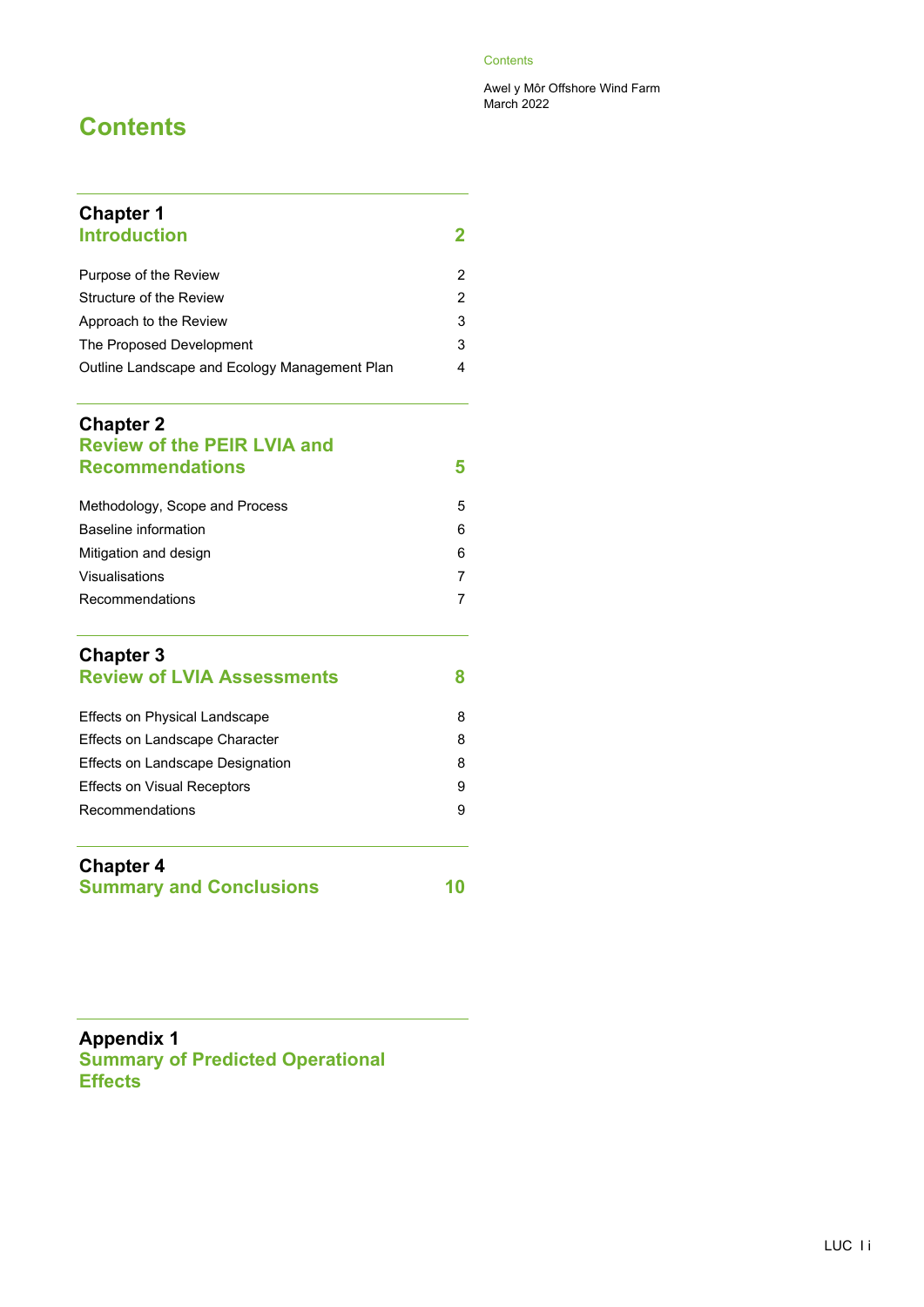## **Chapter 1 Introduction**

1.1 LUC has been appointed by Denbighshire County Council (The Council) to undertake a review of the proposed onshore substation (OnSS) associated with Awel y Môr Offshore Wind Farm (AyM OWF). AyM OWF is a proposed by RWE (the Developer).

1.2 This appointment follows our previous work, on behalf of the seven North Wales Planning Authorities, to undertake a review of the Preliminary Environmental Information Report (PEIR) for onshore and offshore elements of AyM OWF. This review includes consideration of the assessment of potential effects identified in the Landscape and Visual Impact Assessment (LVIA) and proposed mitigation measures. The LVIA and mitigation measures have been prepared by the Developer's consultants, Optimised Environments (OPEN).

#### **Purpose of the Review**

1.3 The PEIR was prepared in August 2021 and the consultation period ended on 11<sup>th</sup> October 2021. The Developer intends to submit applications for necessary development consents (Development Consent Order and Marine Licence) later in 2022.

1.4 This review considers design developments since the consultation period ended. It is intended to help The Council consider the potential landscape and visual effects which would arise from the OnSS, and to consider how comments and concerns raised in response to the PEIR have been addressed.

#### **Structure of the Review**

1.5 Our approach to undertaking the review has been informed by the guidance contained within the Landscape Institute's Technical Guidance Note 1/201. The review is structured as follows:

- Chapter 2 presents a review of the principles and process, covering methodology, scope, baseline, mitigation, and visualisations;
- Chapter 3 reviews the impact assessments;
- Chapter 4 provides a summary and conclusions.

<sup>&</sup>lt;sup>1</sup> Landscape Institute's Technical Guidance Note 1/20: Reviewing Landscape and Visual Impact Assessments (LVIAs) and Landscape and Visual Appraisals (LVAs) (10 Jan 2020)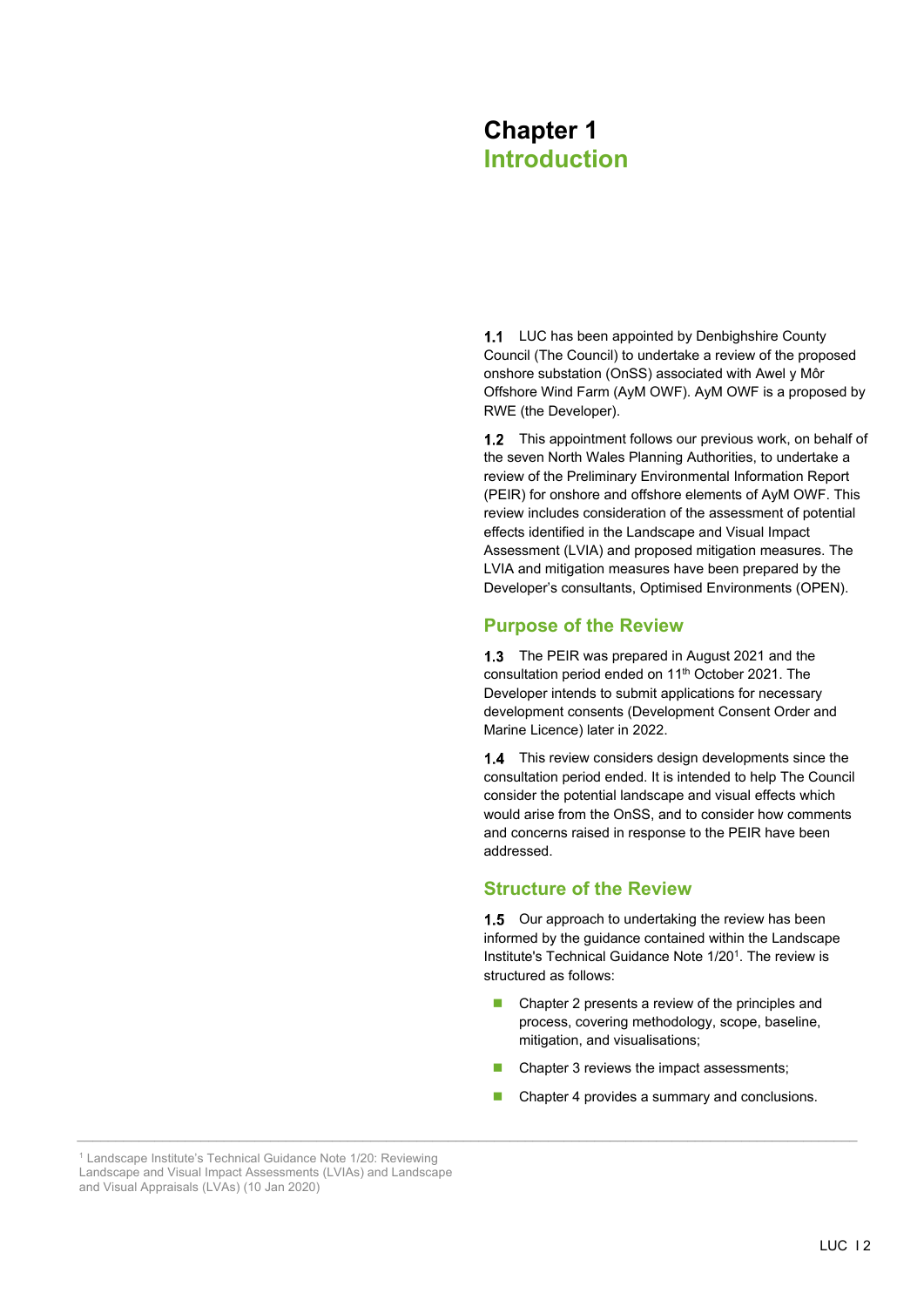**Chapter** 1 Introduction Awel y Môr Offshore Wind Farm March 2022

- Appendix A presents a tabulated summary of impacts; and
- **Appendix B presents selected figures for ease of** reference.

#### **Approach to the Review**

**1.6** An online meeting was held on  $7<sup>th</sup>$  February 2022, with attendees from LUC, The Council, OPEN, SLR2 and RWE. During this meeting, representatives from OPEN, SLR and RWE presented an update to the proposals for the OnSS, a description of key landscape and visual receptors and an overview of proposed mitigation measures. The presentation was later forwarded to LUC to assist with this review.

1.7 LUC has also been able to review The Council's 'Response to the Pre-Application Consultation under Section 42 of the Planning Act 2008'.

1.8 A desk-based review was carried out by landscape architects (CMLI) at LUC. No field work was undertaken. The review refers to:

- **PEIR Volume 3, Chapter 1 Onshore Project** Description;
- **PEIR Volume 3, Chapter 2 Landscape and Visual** Impact Assessment;
- **PEIR Volume 3, Chapter 13 Onshore Conclusions;** and
- **PEIR Volume 6, Figures 2.1 to 2.25.**

#### **The Proposed Development**

1.9 The OnSS is proposed to be sited on agricultural land, between Bodelwyddan Castle Registered Historic Park & Garden (HPG) and St Asaph Business Park. A bridlepath passes to the north of the site and the B5381 (Glascoed Road) is south of the site. The site location is shown on PEIR **Figure 2.1** (appended).

1.10 The OnSS will be connected to AyM OWF, via the proposed landfall at Rhyl, and to an electricity distribution site south of St Asaph Business Park by underground cable. This review relates to the OnSS and associated mitigation measures only. Works and potential effects associated with the proposed landfall and underground cable are not considered here.

1.11 The design of the OnSS is not fixed. RWE indicate that this is because of flexibility required. The design presented and assessed is therefore a 'design envelope approach',

based on the maximum design scenario. Outline proposals are shown on PEIR Figure 2.16 (appended)<sup>3</sup>. The final design is to be approved by The Council (including layout, materials and mitigation).

1.12 The OnSS will include either air-insulated switchgear (AIS) or gas-insulated switchgear (GIS). An AIS solution is likely require a larger footprint, with infrastructure placed outside. A GIS solution would require a large building, up to 15m in height, with some infrastructure inside. Indicative layouts for AIS and GIS substations, prepared by RWE consultants, are shown in PEIR, Chapter 1, **Figure 29** and **Figure 30** (both appended).

1.13 In terms of timing of decision, the PEIR states that the *"choice of AIS or GIS will be part of the detailed design process and a decision will be made post-consent prior to construction commencing"* (PEIR, Chapter 2, Para. 173).

1.14 Further components required as part of the OnSS identified by RWE include equipment up to 8m height, lightning rods up to 18m height and lighting to be employed only during operation and maintenance activities.

1.15 Because of the flexibility required for the OnSS, including the location of import and export cables, the landscape and visual mitigation proposals have not been finalised. The design presented by OPEN, as part of an outline landscape and ecology management plan (OLEMP), therefore represents a series of design principles.

**1.16** The basis of the effects during construction assessed in the LVIA are (from PEIR, Chapter 2, Table 7):

- Indicative OnSS construction compound dimensions 250  $x$  150, with an area of 37,500 $m<sup>2</sup>$ .
- 2 construction compound options are included at PEIR. Including construction activities associated with OnSS access options to the north and south of the OnSS zone.
- 12 hour working day (7am-7pm Monday to Saturday), 27 months for OnSS.

1.17 The basis of the effects during operation assessed in the LVIA are (from PEIR, Chapter 2, Table 7):

**Maximum area of AIS OnSS - 50,000m<sup>2</sup>, maximum GIS** OnSS – 30,000m2. OnSS zone – 297,000m2, OnSS zone platform  $-273000m^2$  (the area in which the OnSS can be located allowing 20m buffer for earthworks). Including OnSS access options to the north and south of the OnSS zone.

<sup>&</sup>lt;sup>2</sup> SLR is the AyM OWF lead environmental and planning consultants.

<sup>&</sup>lt;sup>3</sup> Note that the version of Figure 2.16 appended was shared by RWE/OPEN on 7<sup>th</sup> February 2022. This supersedes the version presented as part of the PEIR.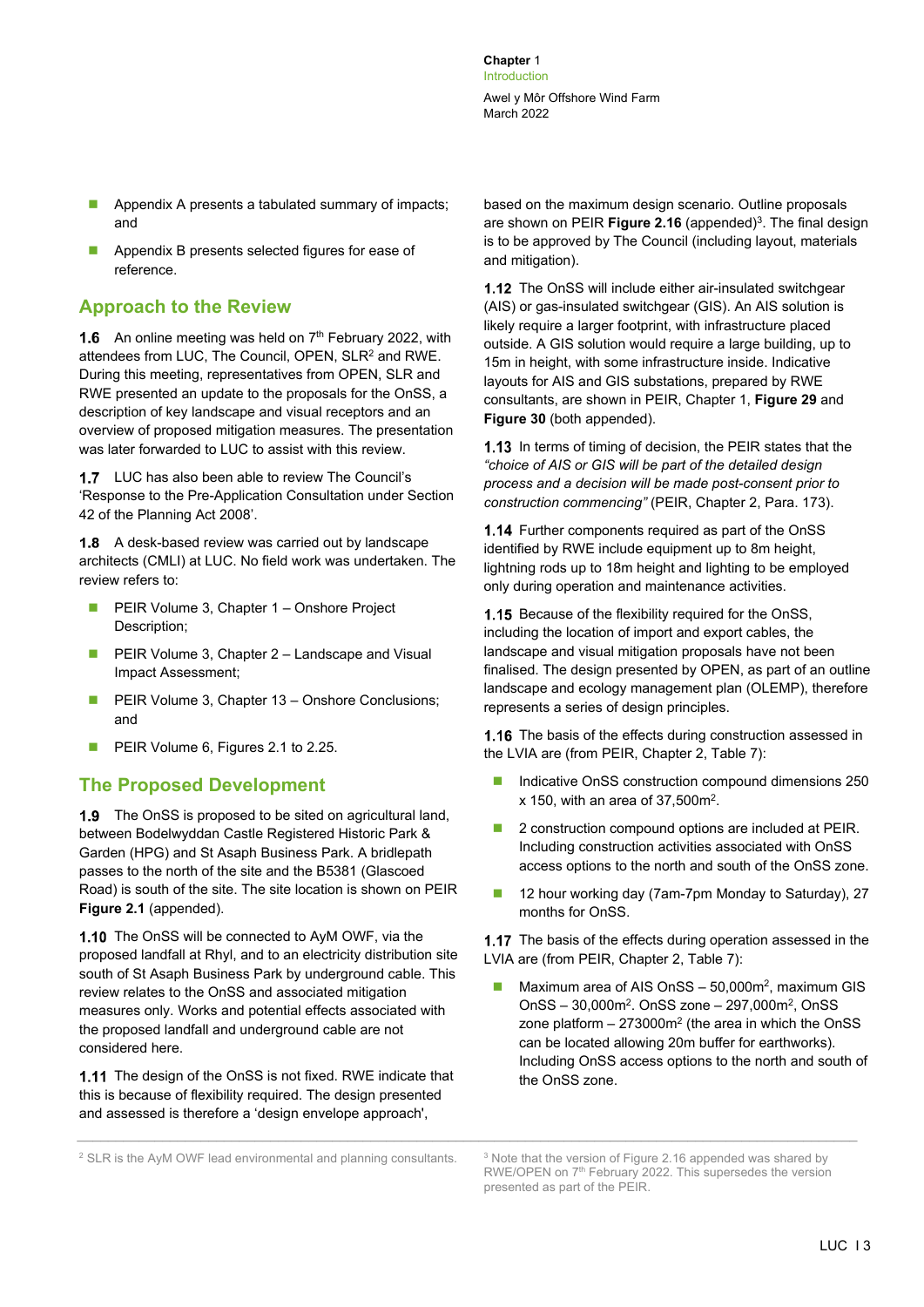**Chapter** 1 Introduction

Awel y Môr Offshore Wind Farm March 2022

■ OnSS infrastructure maximum height 15m located on the OnSS zone platform at 33m AOD indicative platform level for PEIR.

#### **Outline Landscape and Ecology Management Plan**

1.18 The outline landscape mitigation proposals are shown on **Figure 2.16** (appended).

1.19 The OLEMP includes elements which are intended to mitigate potential landscape and visual impacts. The main components of this which are relevant to the LVIA are areas of native woodland and hedgerow species around the OnSS. The stated aims of these are:

- *"To provide visual screening to residential properties, road users, and visitors to the Crematorium on Glascoed Rd to the south;*
- *To provide visual screening to users of the Bridleway immediately north (of the) substation;*
- To provide a woodland context to the substation site that *compliments the long-established woodland of the area, including woods found within Bodelwyddan Park and Garden; and,*
- *To provide greater connectivity between the existing woodlands, retained hedgerows, field boundary trees and nearby Nature Reserve"4*.

1.20 It is intended that woodland would contain a mix of faster growing nurse species and slower growing core species. It is also suggested that planting could be spaced to maximise growth rate and ultimate screening potential.

<sup>&</sup>lt;sup>4</sup> This information is taken from the RWE presentation from 7<sup>th</sup> February 2022.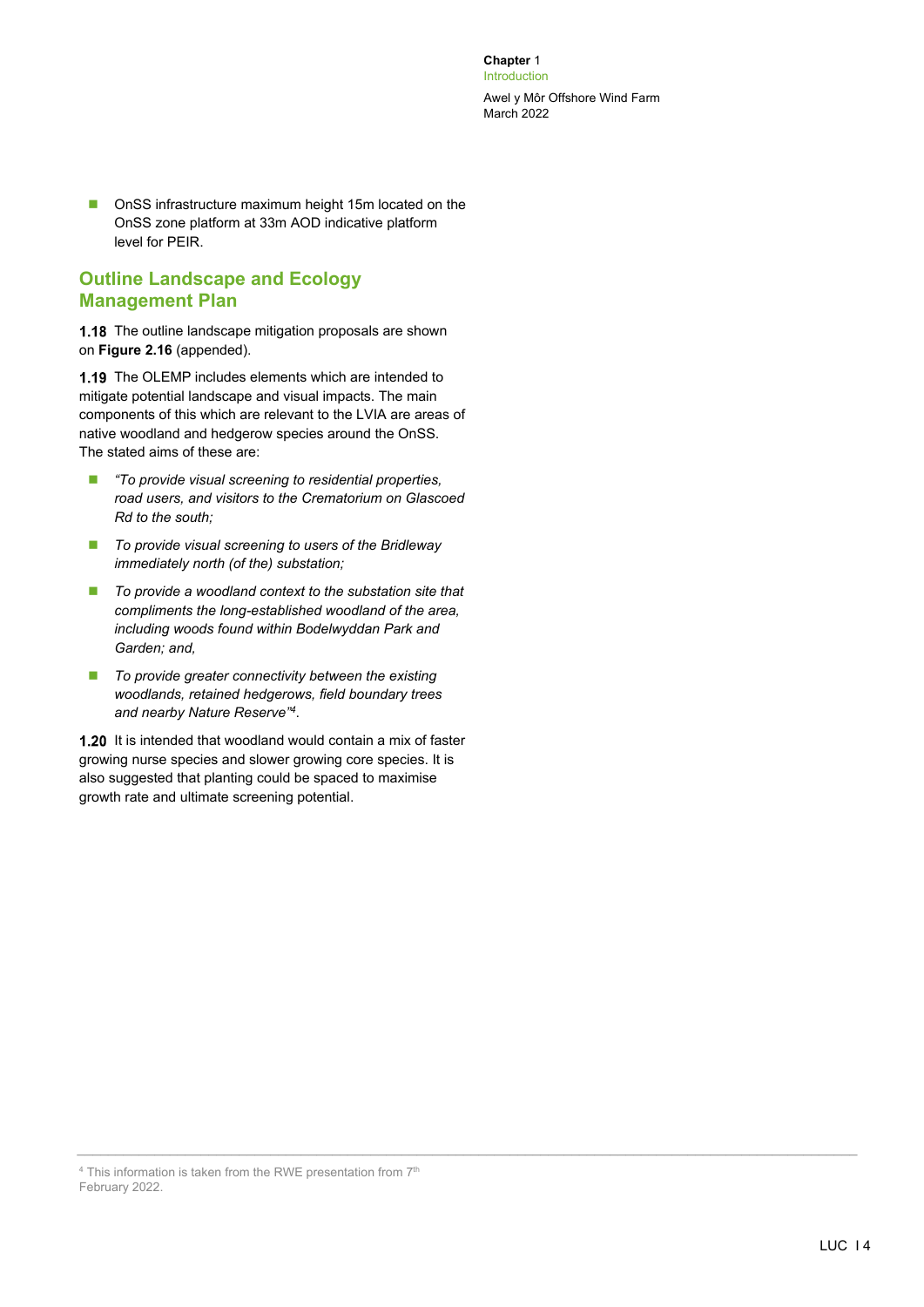### **Chapter 2 Review of the PEIR LVIA and Recommendations**

2.1 This section presents a brief summary of the relevant sections of the onshore LVIA, in terms of the overall scope, approach and potential impacts.

#### **Methodology, Scope and Process**

2.2 The LVIA was carried out by experienced practitioners using a robust methodology based on established good practice. The methodology for the onshore LVIA is set out in Volume 3, Chapter 2 of the PEIR, in Sections 2.4 and 2.5. The methodology is clearly set out and based on GLVIA3 principles, with detailed explanations of the components of each judgement.

2.3 Several figures have been prepared which are relevant to the LVIA scope. The following selection is appended to this report:

- **Figure 2.3b:** Landscape Character (Regional);
- **Figure 2.4:** Landscape Designations; and
- **Figure 2.5: Principal Visual Receptors.**

2.4 Elements scoped out with reference to the Scoping Opinion include:

- **Deparational effects of the landfall and onshore cable** route;
- **Effects resulting from operational lighting of the OnSS:** and,
- **Effects on the Clwydian Range and Dee Area of** Outstanding Natural Beauty (AONB).

2.5 Receptors scoped out following 'Preliminary Assessment' (Sections 2.11, 2.12 and 2.14) include:

- Regional landscape character areas A3, A4, A6, B2 and D1 (see PEIR **Figure 2.3b**);
- Betws yn Rhos and Elwy & Aled Valley Special Landscape Areas (SLAs) (see PEIR **Figure 2.4**);
- Kinmel Park, Bodrhyddan, Llannerch Hall, Plas Heaton and Plas Uchaf, Llannefydd Registered Historic Parks and Gardens (RHPGs) (see PEIR **Figure 2.4**);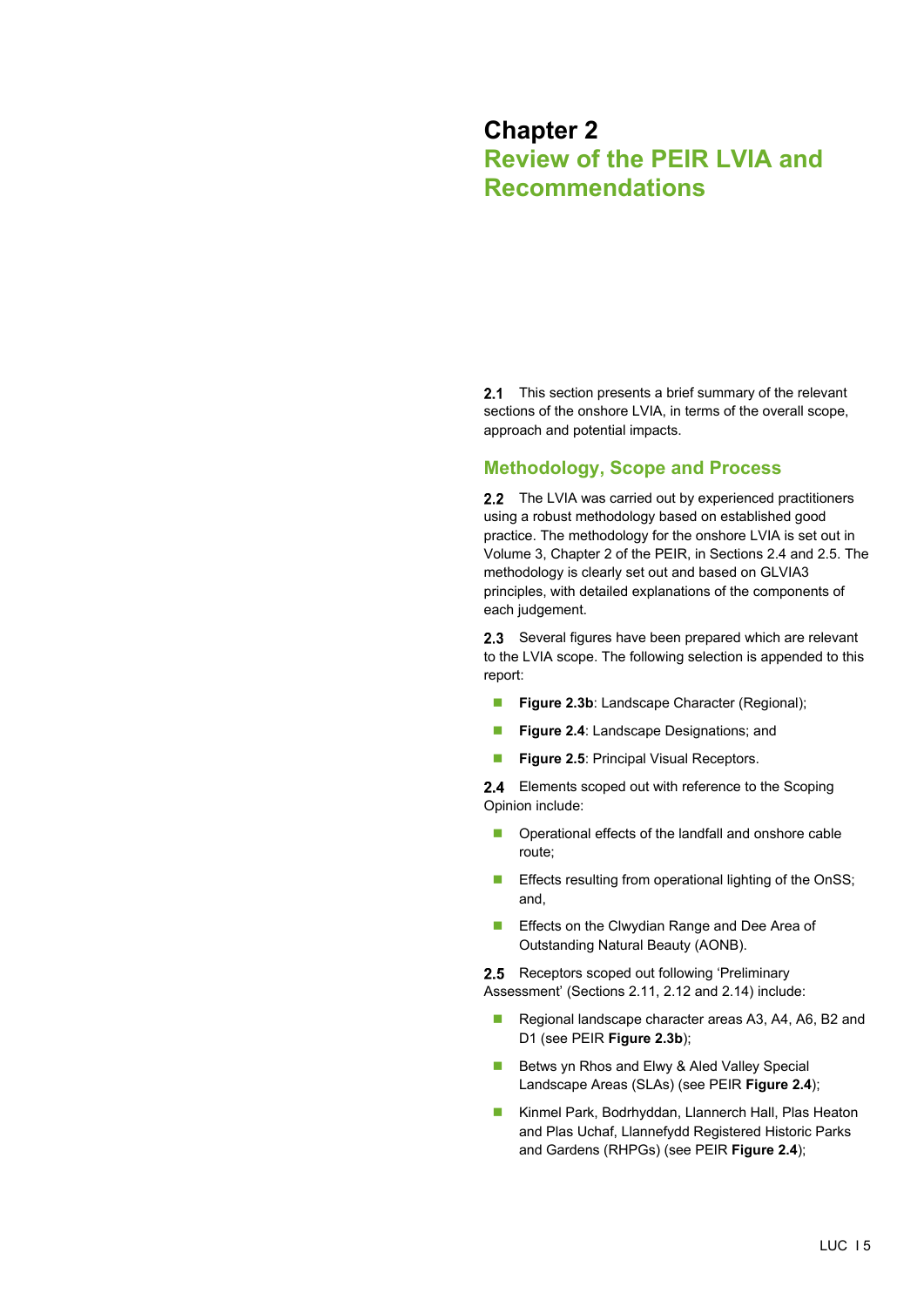Awel y Môr Offshore Wind Farm March 2022

- All conservation areas (CAs) in the Study Area (see PEIR **Figure 2.4**);
- **People in settlements of Rhyl, Rhuddlan, Prestatyn, St** Asaph and Bodelwyddan (see PEIR **Figure 2.5**);
- People using the A55, A525 and A547 roads (see PEIR **Figure 2.5**); and
- People using various PRoW including along the River Clwyd (including NCR 84), between the A547 and Sarn Lane and to the north of the A55 (see PEIR **Figure 2.5**); and,
- Cumulative effects (see PEIR, Section 2.14.2).

**2.6** The scope generally appears sufficient to capture all potentially significant effects. There is a clear record of consultation that indicates agreement with stakeholders on key points of the scope and approach.

2.7 Operational lighting has potential to result in landscape and visual effects. While it is agreed that, in this context, these are unlikely to be significant, it would be appropriate to request details of lighting proposals as design of the OnSS progresses and to agree the final design.

2.8 There has been communication with consultees regarding whether effects on the Clwydian Range and Dee AONB should be considered, or whether a viewpoint should be included to illustrate potential effects (PEIR Table 2). Reasons provided as justification for scoping this out are considered appropriate.

2.9 Residents in the settlement of St Asaph have been scoped out of the LVIA, and reference is made to Viewpoint 7 (see PEIR Figure 2.24) to support this. There would be no view of the proposed OnSS from Viewpoint 7, but this is because of the screening effect of intervening properties. There is potential for visibility of the OnSS from properties and open areas north and west of the viewpoint. Visibility may or may not result in significant effects upon residents, but an alternative viewpoint should be presented with the Environmental Statement to illustrate this.

#### **Baseline information**

2.10 The baseline for the LVIA is set out in Volume 3. Chapter 2 of the PEIR, in Section 2.7. The relevant national and local landscape character assessments are referenced. A detailed review of LANDMAP aspect areas is included in Annex 2.1 to the LVIA. Relevant designations noted include Registered Historic Parks and Gardens (RHPG).

2.11 Table 4 lists eight representative viewpoints for assessment of the OnSS, and these represent a range of receptors across the study area.

2.12 The detailed baseline of the physical landscape, including sensitivity judgements, is provided within the assessment of landscape effects (Section 2.10.2).

2.13 The LVIA includes a review of relevant documentation on landscape and visual baseline. Relevant receptors appear to have been identified. The majority of baseline detail, including sensitivity judgements, is presented within the impact assessments, and this approach is reasonable.

### **Mitigation and design**

2.14 The approach to mitigation for the onshore works is set out in Volume 3, Chapter 2 of the PEIR, in Section 2.9 of the LVIA. This discusses primary mitigation, construction phase mitigation, and operational mitigation.

2.15 Primary mitigation relates to site selection and embedded design, through the avoidance of sensitive landscapes and features. The location of the OnSS site in proximity to existing electrical infrastructure is stated to be part of the embedded mitigation of the proposal.

2.16 There is little information as to how design and layout of the OnSS has been developed to reduce impacts on the landscape through, for example, building design or finished ground levels. It was recommended in our previous review that this should be explored further but, during our meeting of 7<sup>th</sup> February 2022, it was explained that this has not been done.

2.17 We continue to recommend that the design of the OnSS should be developed with the purpose of minimising potential landscape and visual effects. This should include consideration of appropriate colours and materials for elements such as cladding and fencing.

2.18 Construction phase mitigation refers to management plans and codes of practice that will regulate construction works. These documents have yet to be developed, though a Landscape and Ecology Design Principles Plan (LEDPP) is provided in Annex 5.4 of the LVIA, which presents principles that will be developed further. This appears to present limited additional information to that included in the LVIA itself, in relation to construction phase mitigation. It does however usefully present both landscape and ecology measures together, which should help facilitate a coordinated response at ES stage.

2.19 Operational mitigation refers to proposed woodland and other planting around the OnSS. Indicative mitigation measures are shown on **Figure 2.16** (appended). Although subject to change as the design of the OnSS progresses, the measures shown appear reasonable. The final mitigation proposals should be provided and agreed with The Council.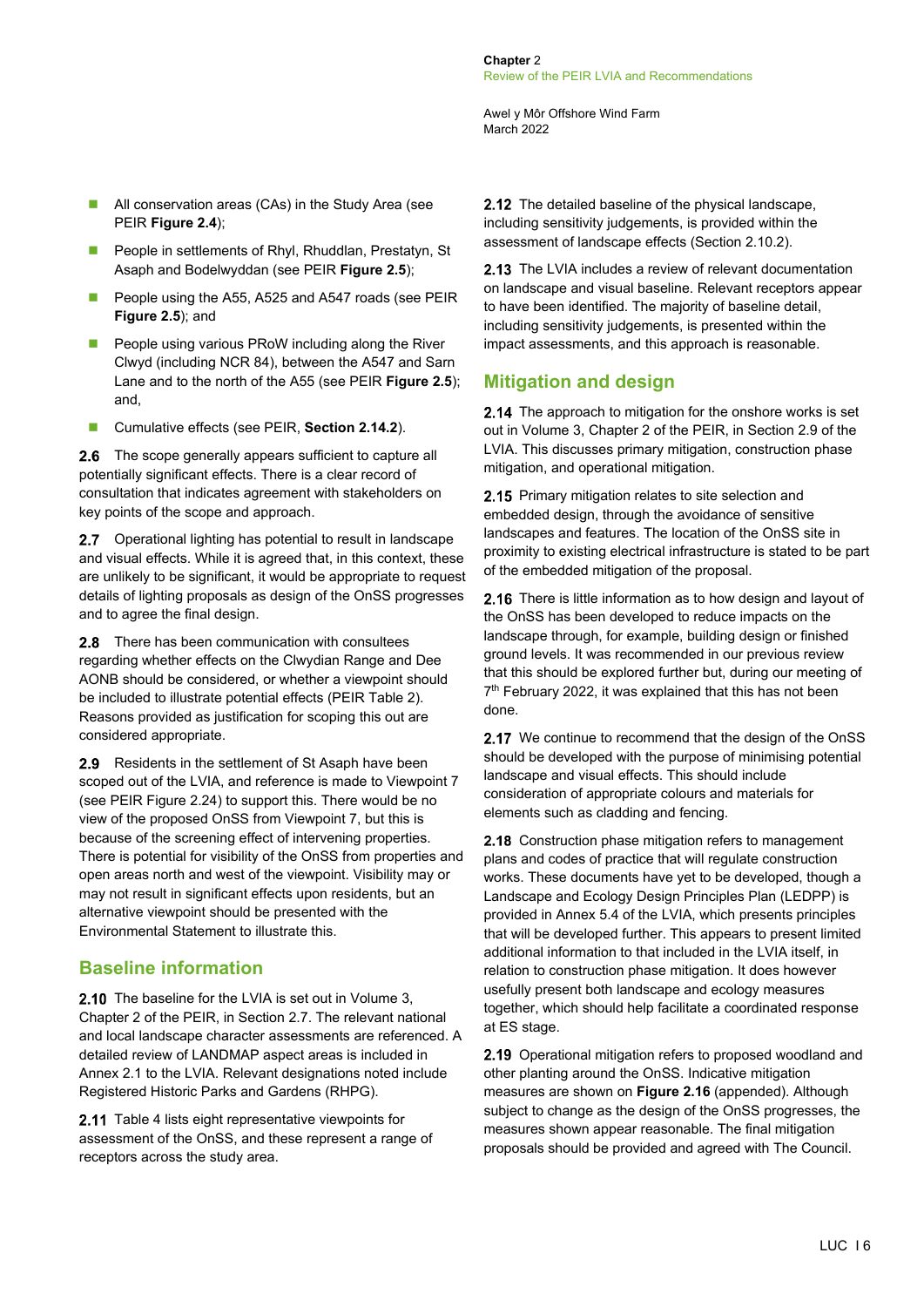Awel y Môr Offshore Wind Farm March 2022

#### **Conclusion**

2.20 The PEIR LVIA presented some information on mitigation, and this has been developed further since PEIR submission.

2.21 It is recognised that the design of the OnSS is at a relatively early stage and that this limits the extent to which mitigation proposals can be developed. Some clarification of this section will be required for the ES, but the planting principles set out are sound and appear capable of being developed into an effective mitigation scheme.

2.22 The Developer should provide detail on the appearance of non-technical elements of the OnSS, such as lighting, cladding and fencing and these should be agreed with the Council.

#### **Visualisations**

2.23 The methodology for photography and production of visualisations is included in the Section 2.5.8 of the LVIA, referencing good practice guidance as appropriate.

2.24 With reference to Landscape Institute (LI) guidance<sup>5</sup>, visualisations can be one of four types:

- $\blacksquare$  Type 1 annotated viewpoint photographs;
- $\blacksquare$  Type 2 3D wireline / model;
- $\blacksquare$  Type 3 photomontage / photowire:
- $\blacksquare$  Type 4 photomontage / photowire (survey / scale verifiable).

2.25 All visualisations included in the LVIA (see Figures 2.18 to 2.25) are labelled as Type 3. Where there is no view of the proposed OnSS, notes have been added to photographs. Technically, these are closer to Type 1 visualisations; however, this error does not affect the findings of the LVIA.

2.26 Baseline photography has been captured in good weather conditions. There are examples (e.g. Viewpoint 8) of atmospheric haze, but this is representative of the area and does not limit understanding of the baseline context or the proposed development.

2.27 Type 3 visualisations can offer an appropriate level of detail and accuracy for a range of projects, but there are different levels of graphical approach which can be used (see Appendix 6.4 of LI guidance). The visualisations prepared for PEIR show an outline block indicating the maximum design parameters, with further annotation identifying the potential extent of mitigation planting. This approach equates to

5 Landscape Institute (2019) Technical Guidance Note 06/19: Visual Representation of Development Proposals

Accurate Visual Representation (AVR) Level 1, which is appropriate to the current design stage.

2.28 For viewpoints representing most sensitive receptors subject to significant effects, we recommend that AVR Level 3 visualisations are produced (once the design has been progressed to a suitable stage). These would be fully rendered photomontages, showing architectural form with texture, shading and reflections as appropriate.

#### **Conclusion**

2.29 The LVIA is supported by good quality visualisations, produced and presented in line with the relevant good practice guidance. These provide an appropriate level of detail at this stage. However, these should be developed further as designs for the OnSS and mitigation progress.

#### **Recommendations**

2.30 The Developer should develop design of the OnSS and mitigation further, and agree this with the Council. It is acknowledged that a maximum design envelope or worst-case approach has been taken, and this is appropriate for PEIR stage. However, we suggest that further detail is required to allow consideration and illustration of potential effects on most sensitive landscape and visual receptors.

2.31 It is acknowledged that assessment of effects resulting from operational lighting have been scoped out of the LVIA, but the Developer should develop details of the operational lighting for the OnSS with a view to minimising effects, and agree these with the Council.

2.32 Using more detailed design information, the Developer should provide visualisations from viewpoints which represent the most sensitive receptors (e.g. VP1, VP3 and VP5) to AVR Level 3.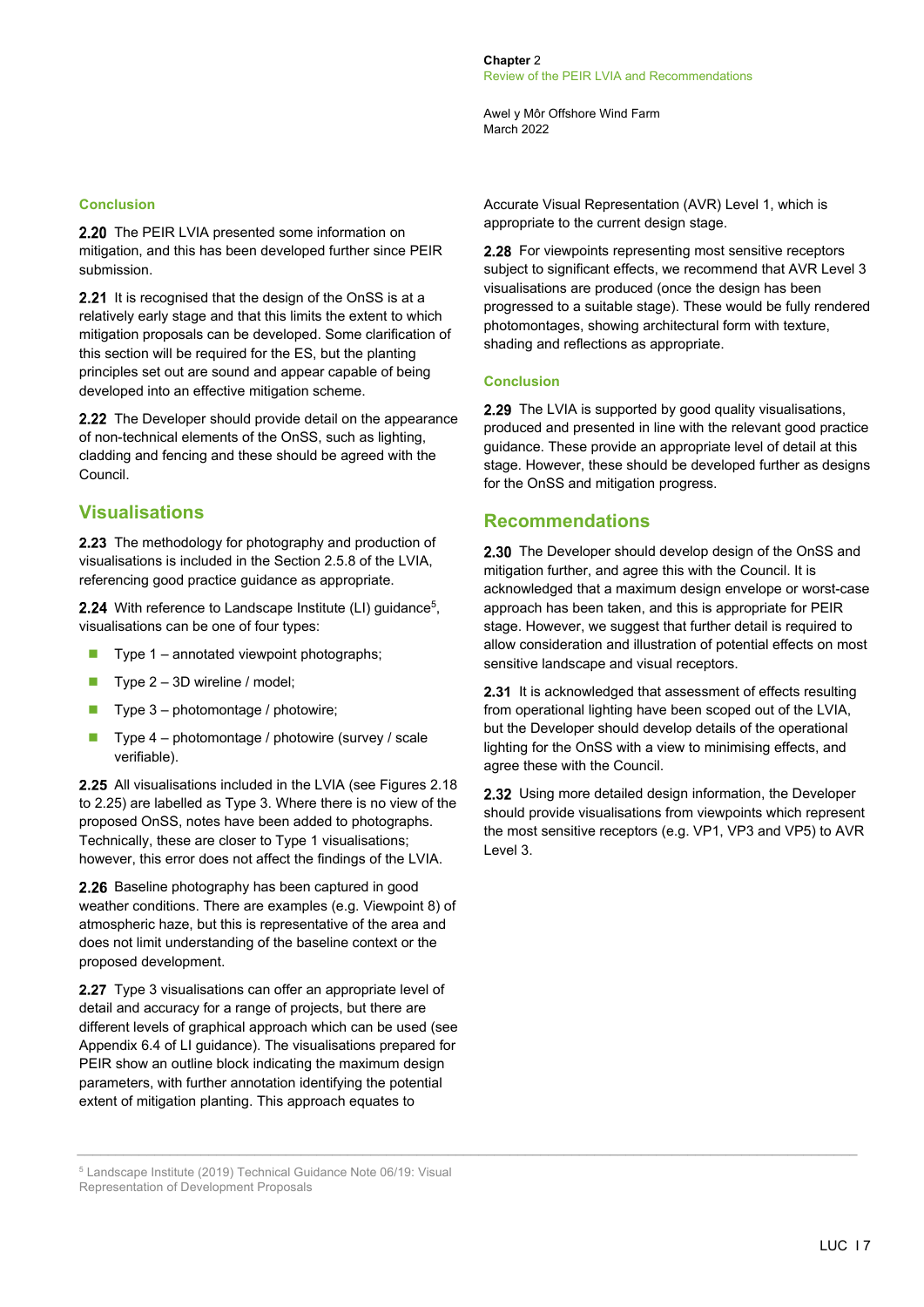## **Chapter 3 Review of LVIA Assessments**

**3.1** This section presents a review of the LVIA findings (PEIR Volume 3, Chapter 2 and its supporting appendices and figures).

#### **Effects on Physical Landscape**

3.2 The detailed assessment of physical effects is presented in PEIR, Chapter 2, Table 9 (during construction). The table appears only to consider those effects on physical landscape which would result from the landfall and underground cable.

3.3 There does not appear to be consideration of effects on physical landscape elements (e.g. loss of farmland and hedgerow) as a result of the OnSS.

### **Effects on Landscape Character**

3.4 The detailed assessment of landscape character effects resulting from the OnSS is set out in Table 11 of the PEIR LVIA (Volume 3, Chapter 2, Page 108) and summarised in Table 1.1 appended to this review. Character areas scoped in are shown on PEIR **Figure 2.3b** (appended):

- LCA A1 Eastern Lowlands.
- $\Box$  LCA C4 Limestone Farmlands.

3.5 It is agreed that there would be significant effects on LCA A1 (the host landscape) during construction and operation at Year 1. It is also agreed that effects would reduce to not significant at Year 15.

3.6 The LVIA finds that there would be no significant effects on LCA C4 during construction or operation, and this is agreed.

#### **Effects on Landscape Designation**

3.7 The detailed assessment of effects on landscape designation as a result of the OnSS is set out in Table 11 of the PEIR LVIA and summarised in Table 1.1. All designated areas other than Bodelwyddan Park RHPG are scoped out. The location of Bodelwyddan Park RHPG relative to the OnSS is shown on PEIR **Figure 2.4** (appended).

The LVIA states that changes *"to this RHPG would potentially be experienced as indirect visual effects from areas of theoretical visibility shown on the ZTV. These areas are limited in number and extent due the woodlands along the eastern boundary of Bodelwyddan Park and small woodlands*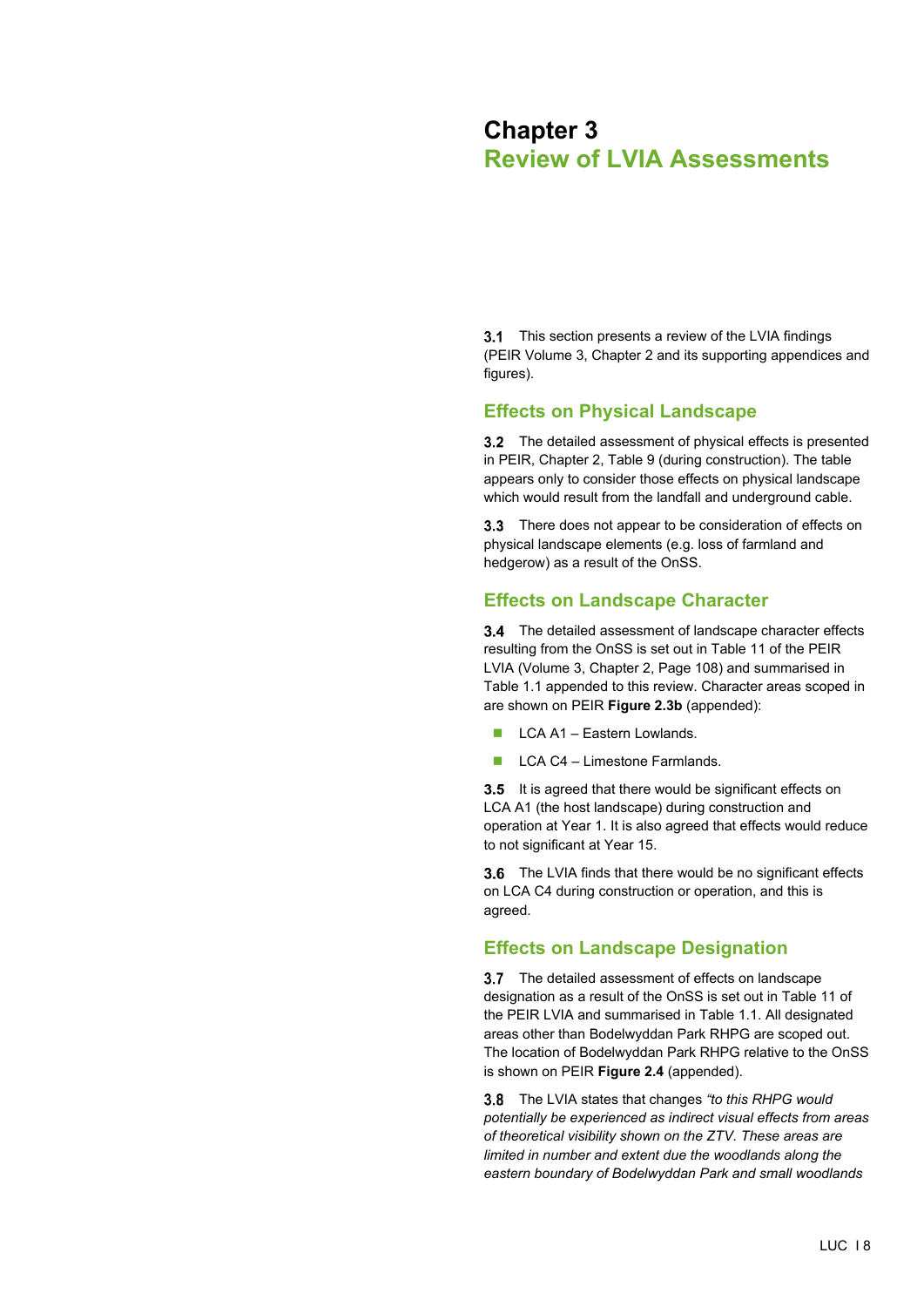**Chapter** 3 Review of LVIA Assessments

Awel y Môr Offshore Wind Farm March 2022

*and parkland trees providing existing visual screening from much of the parkland landscape"* (PEIR, Chapter 2, Table 11)*.*

The Draft Order Limits (see PEIR **Figure 2.4**) extend into the RHPG, indicating potential for direct effects upon the designated area. The LVIA does not explain the potential implications of this.

3.10 Without explanation of the full potential for direct effects upon the RHPG, it is not possible to fully consider the potential for significant effects upon this designated landscape.

#### **Effects on Visual Receptors**

**3.11** A preliminary assessment was made as to which visual receptors to consider in the PEIR LVIA (Chapter 2, Table 13). The detailed assessment of visual effects resulting from the OnSS is set out in Table 15 of the PEIR LVIA (Volume 3, Chapter 2, Page 139).

3.12 Eight viewpoints (VPs) were established within the onshore study area and, as part of the preliminary assessment, it was determined that six of these would be used to inform the assessment of visual effects.

3.13 There is no view from VP6 (Bodelwyddan Park) or VP7 (St Asaph) and so receptors at these locations have not been included in the detailed assessment. It is acknowledged that there is no view from these locations, but it is likely that there would be visibility of the OnSS from other locations. The ES should use alternative VP locations to inform of potential visual effects upon receptors at Bodelwyddan Park and St Asaph.

3.14 VP2 (St Asaph Business Park) is used to illustrate potential change and inform assessment of effects on users of the business park and visitors to Glascoed Nature Reserve (Chapter 2, Table 13). It is agreed that foreground screening and differences in elevation would result in the visual effect within the business park being not significant. However, visitors to the nature reserve would be at lower elevation and would not have views screened by the boundary treatments shown at this VP. It is considered likely that visual effect on visitors to the nature reserve could be significant.

3.15 The sensitivity, magnitude of change and resulting visual effect at the other 5 VPs is agreed, and it is considered that these have identified the receptors most likely to experience significant effects as a result on the OnSS.

3.16 Significant effects have been assessed, and are agreed. during construction of the OnSS on people using the bridlepath near Faenol-Bropor (VP1), on residents and road users at Glascoed Road (VP3) and on people near the minor road at Groessfordd (VP5). Significant effects would result for the same receptors during Year 1 of operation of the OnSS.

3.17 Although mitigation measures have not been finalised, it is considered that the outline proposals have potential to successfully reduce visual effects over time. However, the LVIA has identified that potential significant effects would continue for users of the bridlepath near Faenol-Bropor (VP1) and residents on Glascoed Road (VP3). This is agreed.

#### **Cumulative Effects**

3.18 A list of projects which may contribute to cumulative effects with the onshore elements of AyM OWF is provided in Table 5 (PEIR, Volume 3, Chapter 2, Page 76). The PEIR LVIA *"has determined that there are no future cumulative development scenarios that require detailed assessment in a Cumulative Landscape and Visual Assessment (CLVIA)"* (PEIR, Volume 3, Chapter 2, Page 155).

3.19 Based on the reasoning provided in Table 16 (PEIR, Volume 3, Chapter 2, Page 153), the decision not to include detailed assessment in a CLVIA appears reasonable. However, the Council should inform the Developer of any planning applications which are submitted, prior to submission of the ES, which would require consideration.

#### **Recommendations**

3.20 The Developer should identify an alternative VP location, from which there would be visibility of the OnSS, within the Bodelwyddan Park RHPG. The Developer should also explain the implications of the Draft Order Limits extending into the RHPG and clarify the potential for direct effects, in addition to indirect visual effects, upon this designated landscape.

3.21 The Developer should identify an alternative VP location, from which there would be visibility of the OnSS, within St Asaph. The Developer should also describe the potential for visual effects upon residents of, and visitors to, the settlement.

3.22 With reference to VP1, the Developer should provide an assessment of potential visual effects on the residents of the Faenol-Bropor farmstead.

3.23 With reference to VP2 (but acknowledging the difference in elevation and foreground screening), the Developer should provide an assessment of potential visual effects on visitors to the Glascoed Nature Reserve.

3.24 The Council should inform the Developer of planning applications which would require consideration as part of a CLVIA prior to submission of the ES.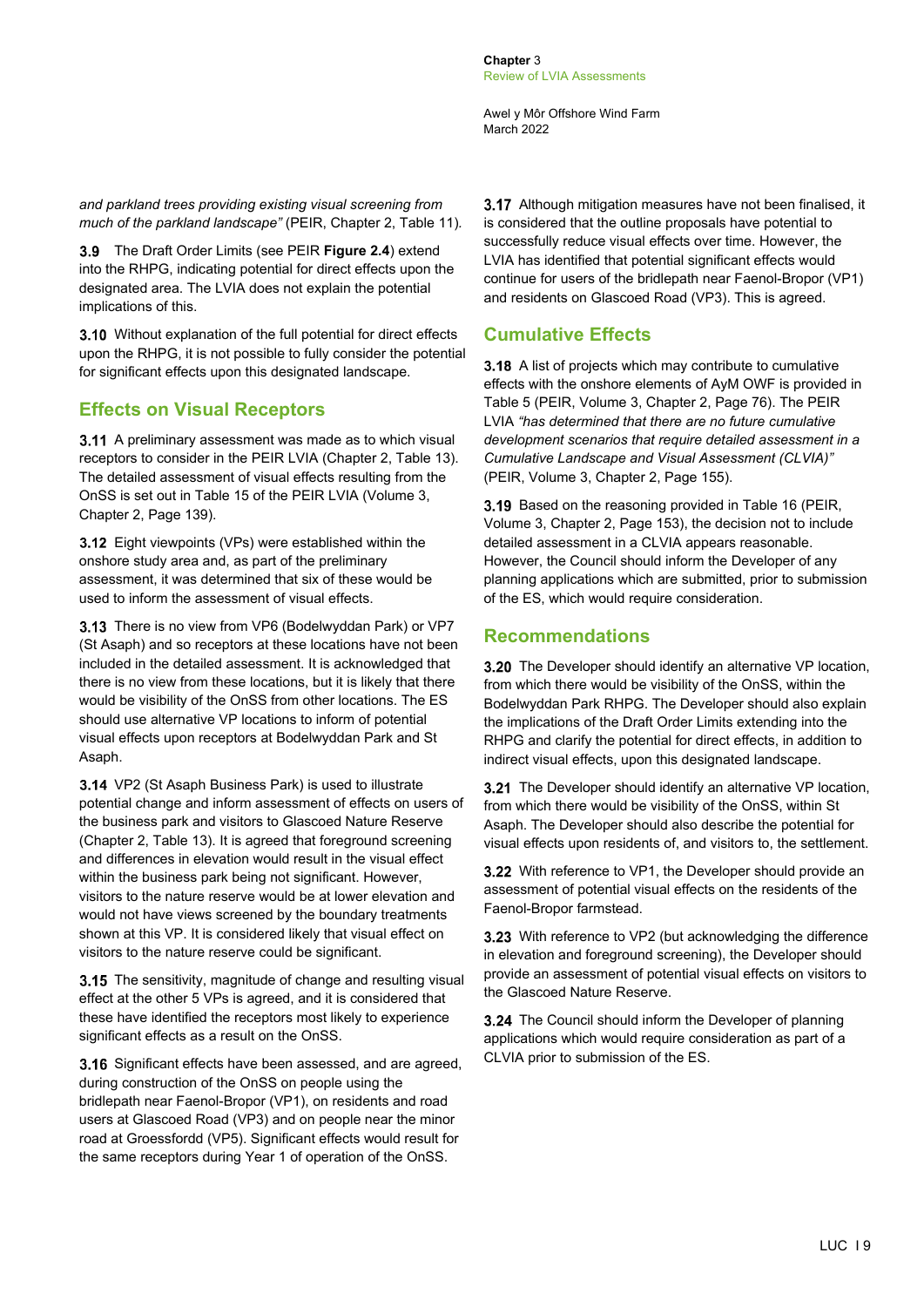## **Chapter 4 Summary and Conclusions**

4.1 This review focuses on the potential landscape and visual impacts which may result from the proposed OnSS which would be part of the AyM OWF. The review includes reference to the LVIA findings presented in the PEIR and subsequent design development. It follows our earlier review of the PEIR S/LVIA.

4.2 Design for the OnSS and associated mitigation measures are not fixed. The proposals shown on **Figure 2.16** represent a worst-case scenario. Final designs will be presented to the Council for approval in due course. As part of the design development process, the Developer should consider the appearance of non-technical elements of the OnSS, such as lighting, cladding and fencing. This information should be used to develop more detailed visualisations, which allow for a more thorough evaluation of landscape and visual effects.

4.3 The PEIR LVIA accurately identifies significant potential landscape and visual effects for several receptors during construction and operation of the OnSS. However, the assessment of potential effects on Bodelwyddan Park RHPG does not consider the extent of the Draft Order Limits and does not use an appropriate viewpoint location. Similarly, the LVIA uses a viewpoint location within St Asaph from which the OnSS would be screened by residential property and an alternative location should be used.

4.4 Potential visual effects on residents at the Faenol-Bropar farmstead and visitors to the Glascoed Nature Reserve have not been considered. This should be carried out, with reference to VP1 and VP2 respectively.

4.5 The PEIR does not include a CLVIA. The reasoning for this appears to be sound, but the Council should make the Developer aware of more recent planning applications which require considerations.

4.6 Notwithstanding the above, the PEIR LVIA of the OnSS. and the associated mitigation design, have been prepared with reference to appropriate guidance, by suitably qualified consultants using a clear and robust methodology.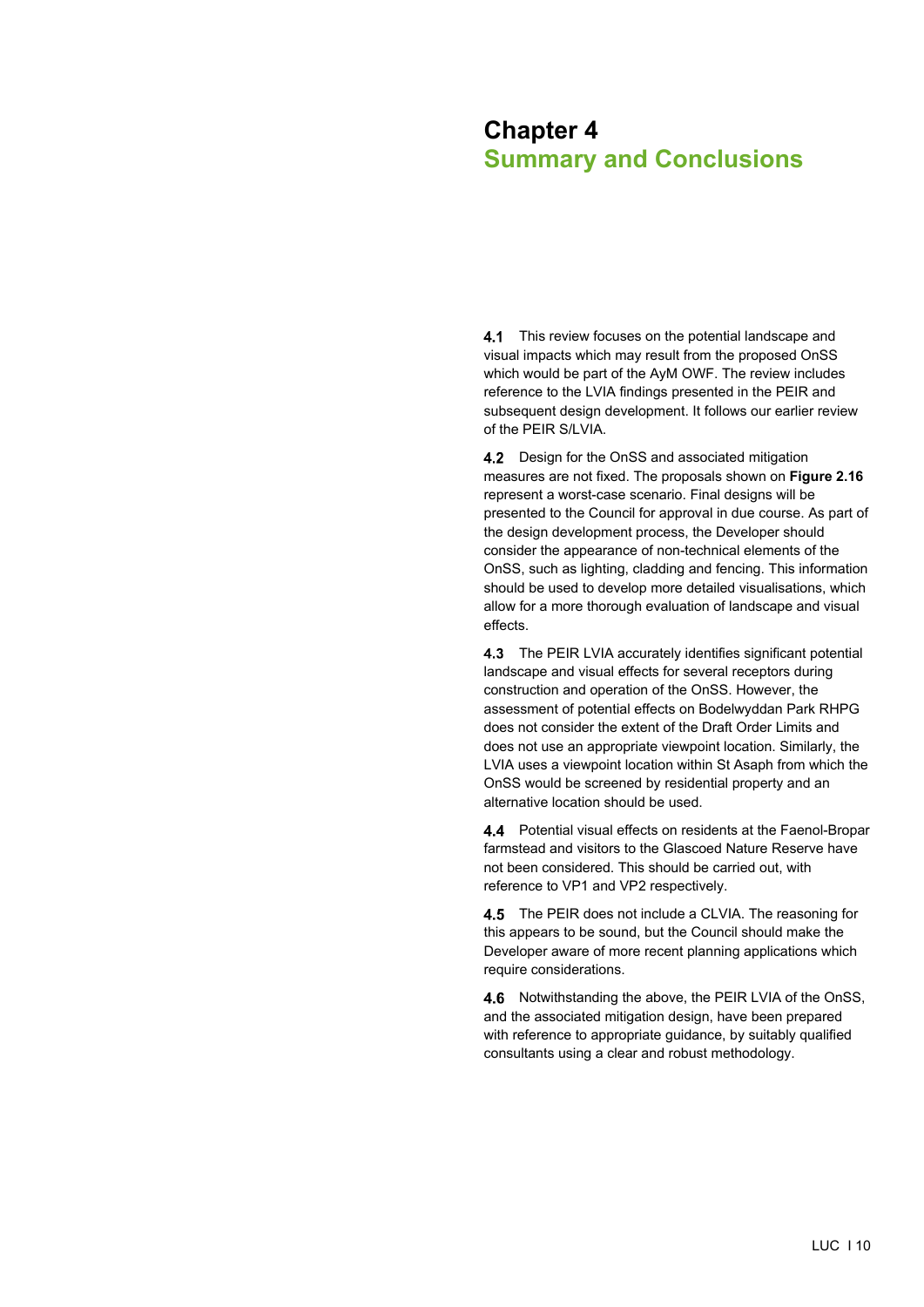# **Appendix 1**

**Summary of Predicted Operational Effects**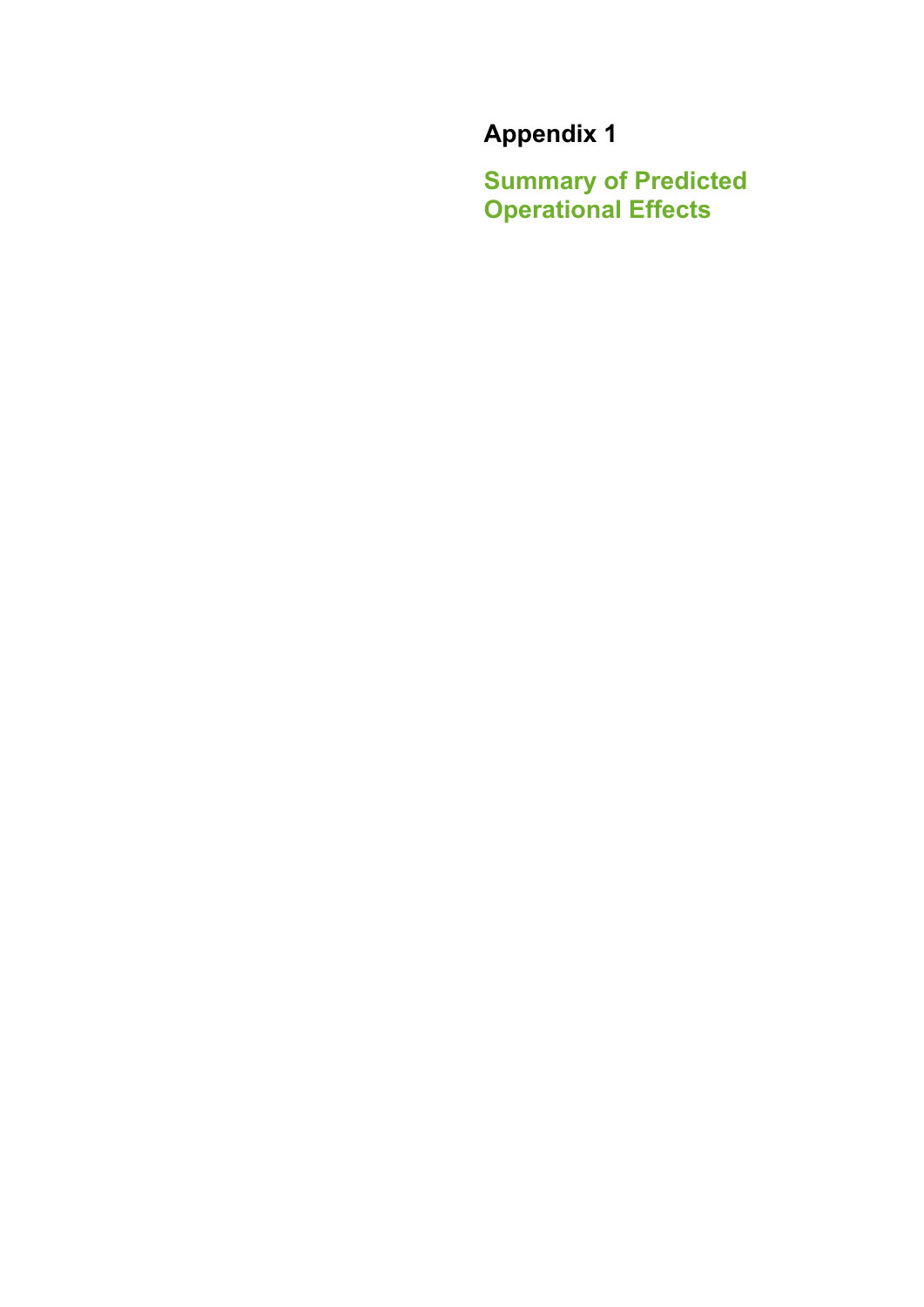#### **Table 1.1: Predicted operational effects on landscape and visual receptors from the OnSS**

|                                                                        | Sensitivity   | Year <sub>1</sub>      |                 | Year 15                |                 |                                                                                                                                                                                                                                                                            |  |
|------------------------------------------------------------------------|---------------|------------------------|-----------------|------------------------|-----------------|----------------------------------------------------------------------------------------------------------------------------------------------------------------------------------------------------------------------------------------------------------------------------|--|
| Receptor                                                               |               | Magnitude of<br>Change | <b>Effect</b>   | Magnitude of<br>Change | <b>Effect</b>   | <b>Review Comments (LUC)</b>                                                                                                                                                                                                                                               |  |
| <b>Landscape Character</b>                                             |               |                        |                 |                        |                 |                                                                                                                                                                                                                                                                            |  |
| A1. Eastern Lowlands<br>(Cefn Meiriadog Vale<br>Slopes)                | Medium        | Medium - High          | Significant     | Medium                 | Not Significant | Agreed. This is the host LCA, but it is likely<br>that mitigation planting will mature over time<br>and that effects will reduce to be not<br>significant by Year 15.                                                                                                      |  |
| C4. Limestone Farmlands<br>(Abergele to Denbigh<br>Coastal/Vale Hills) | Medium        | Medium - Low           | Not Significant | Low                    | Not Significant | Agreed. Given the intervening distance and<br>landscape character context, indirect effects<br>here would be not significant.                                                                                                                                              |  |
| <b>Designated Area</b>                                                 |               |                        |                 |                        |                 |                                                                                                                                                                                                                                                                            |  |
| Bodelwyddan Park RHPG                                                  | Medium - High | Medium - Low           | Not Significant | Low                    | Not Significant | Not Agreed. The LVIA considers that changes<br>would be experienced as indirect visual<br>effects. However, the Draft Order Limits are<br>shown to extend into the designated area (see<br>Figure 2.4). The LVIA should describe what<br>direct effects would result here. |  |
| <b>Viewpoint Assessment</b>                                            |               |                        |                 |                        |                 |                                                                                                                                                                                                                                                                            |  |
| Viewpoint 1 - Bridlepath nr<br>Faenol-Bropor                           | Medium        | High                   | Significant     | Medium - High          | Significant     | Agreed. The OnSS would be visible across a<br>wide extent of the view and at close proximity.                                                                                                                                                                              |  |
| Viewpoint 2 - St Asaph,<br><b>Business Park</b>                        | Medium - Low  | Medium                 | Not Significant | Medium                 | Not Significant | Agreed. The OnSS would be largely screened<br>from view by intervening vegetation within the<br>adjacent nature reserve.                                                                                                                                                   |  |
| Viewpoint 3 - Glascoed                                                 | Road Users:   |                        |                 |                        |                 |                                                                                                                                                                                                                                                                            |  |
| Road                                                                   | Medium - Low  | Medium - High          | Significant     | Medium                 | Not Significant | Agreed. It is likely that mitigation planting will<br>mature over time and that effects will reduce<br>to be not significant for transient road users.                                                                                                                     |  |
|                                                                        | Residents:    |                        |                 |                        |                 |                                                                                                                                                                                                                                                                            |  |
|                                                                        | Medium - High | Medium - High          | Significant     | Medium                 | Significant     | Agreed. Although mitigation planting will<br>mature over time, it is likely that effects will<br>continue to be significant for residential<br>receptors.                                                                                                                  |  |